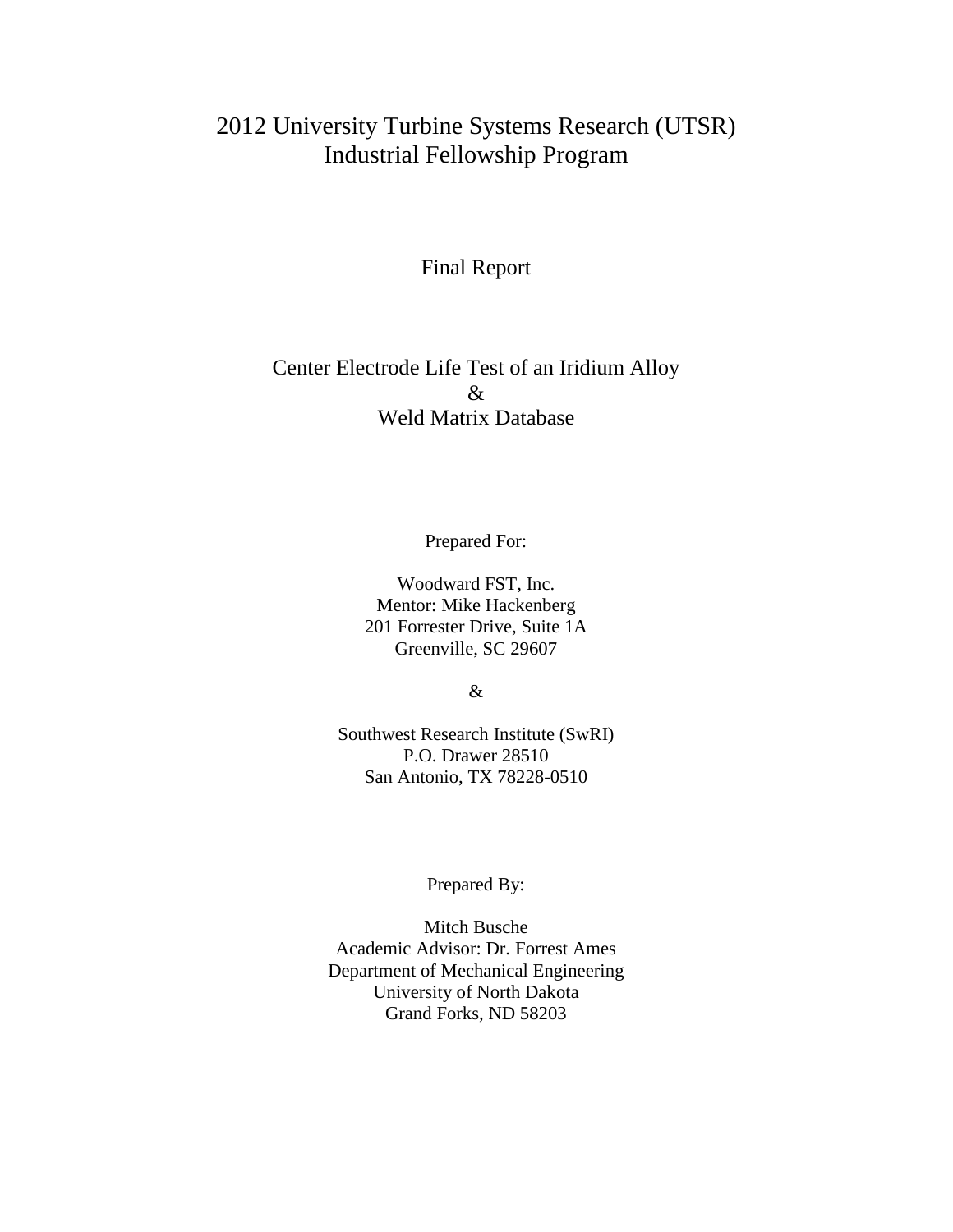# **1. Introduction**

Woodward integrates leading-edge technologies into fuel, combustion, fluid, actuation, and electronic control systems for the aerospace and energy markets. [1] Woodward has 10 offices in the United States of America, and 22 other offices around the world. Woodward, Greenville is located in South Carolina, and manufactures fuel delivery, ignition, and controls components and assemblies to support both land and air turbines. A few of the products manufactured there are: injectors, nozzles, swirlers, and igniters.

Igniters in an industrial gas turbine (IGT) are not always sparking like they would in an automobile. Where there is a spark during every cycle in most gasoline engines, the igniters are used to start the process of a self propagating flame, and then turned off.

The process of ignition is envisaged as occurring in the following manner. Passage of the spark creates a small, roughly spherical, volume of air (henceforth referred to as the spark kernel) whose temperature is sufficiently high to initiate rapid evaporation of the fuel drops contained within the volume. Reaction rates and mixing times are assumed infinitely fast, so any fuel vapor created within the spark kernel is instantly transformed into combustion products at the stoichiometric flame temperature. If the rate of heat release by combustion exceeds the rate of heat loss by thermal conduction at the surface of the inflamed volume, then the spark kernel grows in size to fill the entire combustion volume. [2]

# **2. Alloy Evaluation**

### **2.1 Objective**

The conditions inside an industrial gas turbine engine vary depending on a variety of factors, such as type/quality of fuel used, required emissions, materials used inside the engine, injectors, as well as environmental factors. As a result of these varying conditions, the igniter is not always dry. That is, sometimes there is fuel or even water on the igniters. Through previous research, Woodward ascertained that an igniter that sparks under wet conditions experiences more erosion than one that sparks under dry conditions. Past tests have been made to determine the volume and mass loss of a wet spark verses a dry spark. Past testing consisted of dripping fuel at a timed interval, onto a sparking igniter. No spark test was ever conducted on an igniter whose tip was fully submerged in fuel.

Due to the increase in erosion under wet conditions, current products experience a significant decrease in life as a result of the varying operating conditions. Current life requirement is 800 starts at 60 sparks per start, which equates to five years of use. In order to enhance the life of the igniter, Woodward is exploring new materials for the center electrode, and has obtained samples of an Iridium (Ir) alloy that is proposed to have a longer life than the Inconel 600 material that is currently used. The alloy sample has a diameter of 0.100"

The purpose of this project was to perform a dry and a fully submerged spark test on a production igniter with a center electrode made out of an Ir alloy. A fully submerged spark test was also conducted on a stock (baseline) igniter. The acquired data will help to determine a possible new material for the center electrode.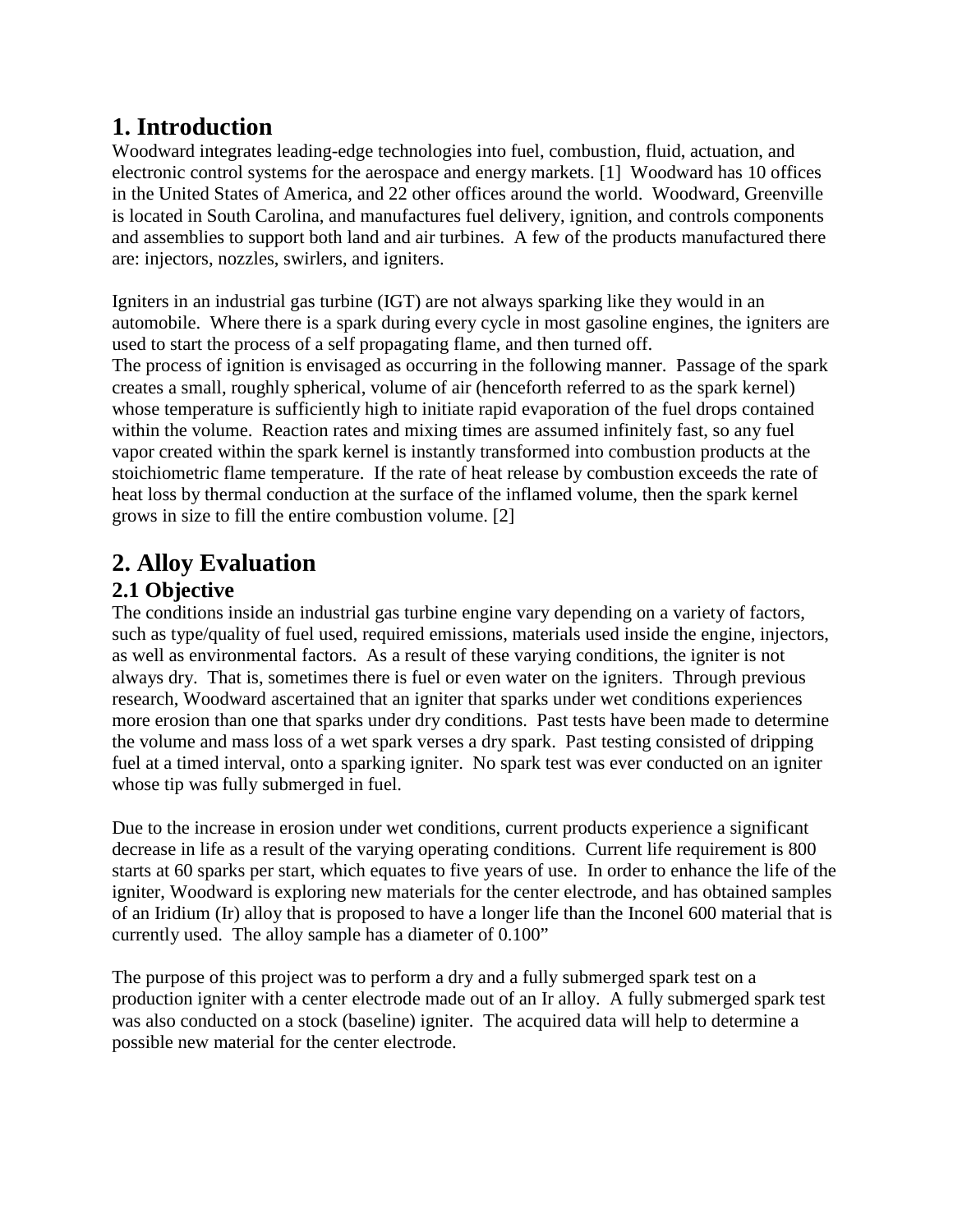### **2.2 Igniter**

The stock igniter has a center electrode made of Inconel 600 with a diameter of 0.125". A vertical mill was used to remove a portion of the center electrode. Then, a 0.95" diameter drill was used to dill into what was remaining of the center electrode. Next, a taper was applied to the Ir alloy rod, and the rod was press fitted into the 0.95" hole. The thought behind this was after the first few sparks, the gap between the Ir alloy rod and the Inconel 600 center electrode would arc and weld together. The material for the outer electrode is also Inconel 600. Figures 1 and 2 show a plug that was used for the test.



**Figure 1. Igniter Housing.**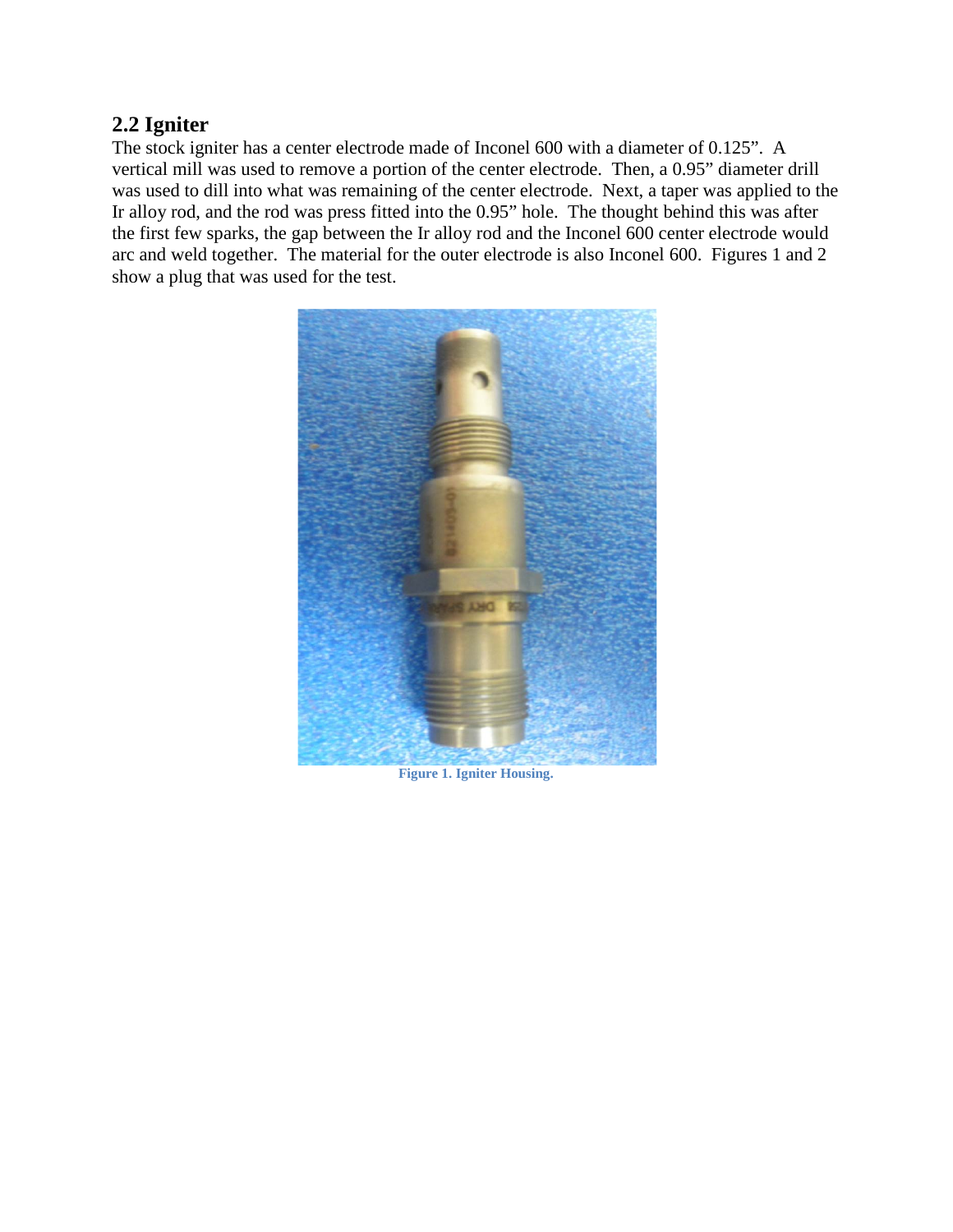

**Figure 2. Igniter Tip with Ir Alloy Electrode.**

### **2.3 Dry Spark Test**

#### **2.3.1 Test Set up**

In order to obtain an accurate depiction of the life cycle of the Ir alloy, we needed to have an accurate count of the number of times the igniter sparked. Therefore, the igniter was threaded into a stainless steel cylinder. A small hole was drilled in the side wall of the cylinder, and a fiber optic cable was inserted into the hole. The fiber optic cable was connected to a counter that kept count of the number of sparks or flashes that occurred in the cylinder. The counter box was powered by an external power supply. In order to help keep the igniter cool and to blow away any possible debris/deposits, the other end of the cylinder supplied compressed air. A breather was installed on the side wall of the cylinder to help relieve pressure. The sparks were controlled by an exciter box that contained all the necessary components to produce sparks at a set interval and intensity. Figure 3 shows the setup for the dry spark test.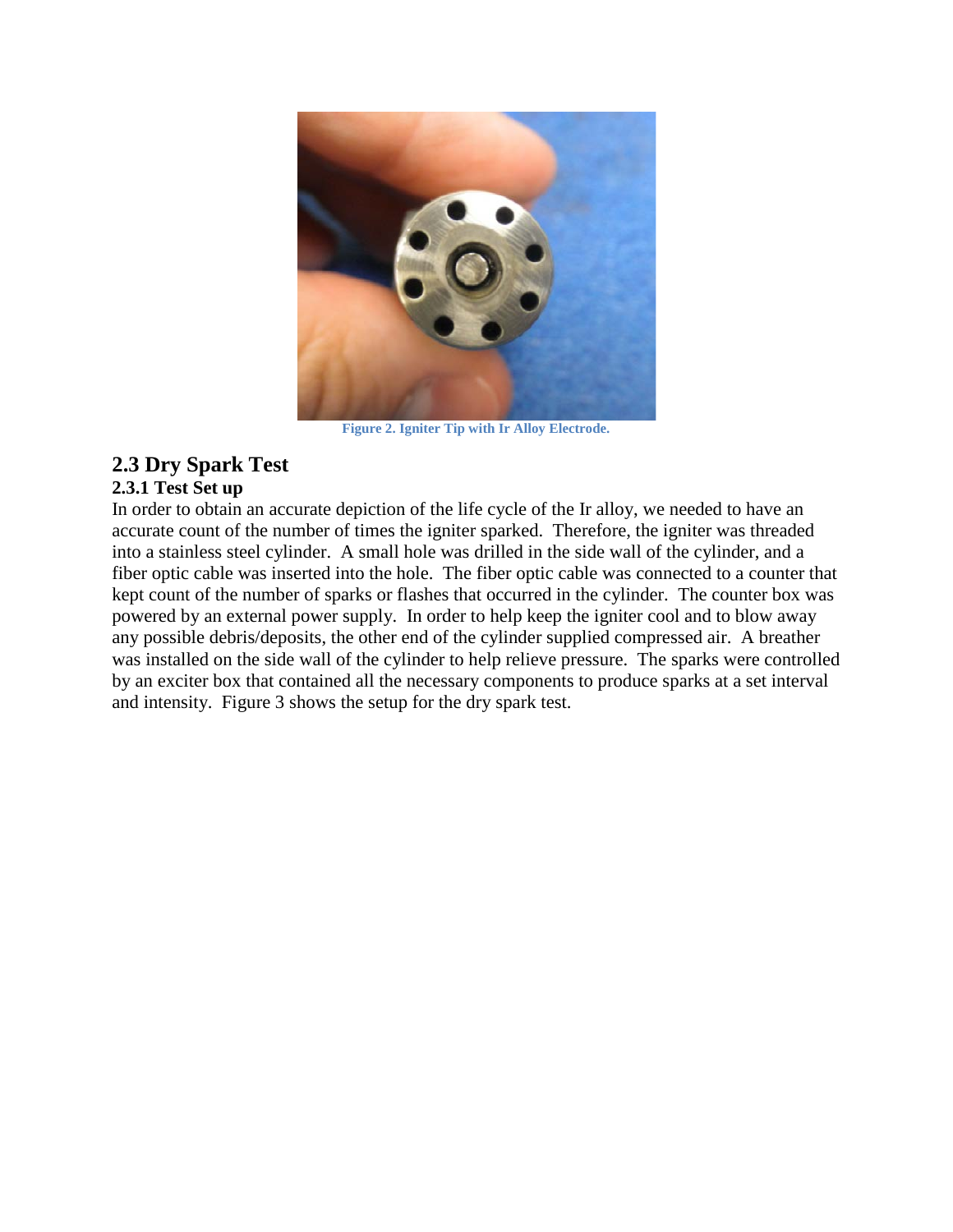

**Figure 3. Dry Test Setup.**

#### **2.3.2 Test Procedure**

Throughout the test, many different parameters were measured, specifically: igniter mass, center electrode height and diameter, outer electrode height and diameter, as well as the distance between electrodes. Initially the test was stopped every four hours to take measurements. After the first full day of sparking, they dry spark test was allowed to run day and night. Measurements were then taken at the start and end of the day.

### **2.4 Wet Spark Test**

#### **2.4.1 Test Set Up**

The wet spark test apparatus used for this testing differed from previous wet spark test setups. Instead of dripping fuel onto the igniter at a controlled rate, the igniter tip was fully submerged in fuel. A special container made with an expandable bellows was fabricated to hold the fuel and also to keep the igniter upright. The expandable bellows allowed the sealed container to adjust to the rises in temperature and pressure of the sparks. In the extremely unlikely that a spark would actually cause an ignition of the fuel, the bellows needed to be shielded in argon gas. To contain the argon gas, as well as protect people and equipment from harm, the bellows and igniter were placed in an explosion rated steel enclosure. A breather was outfitted to the steel enclosure to depressurize the internal volume. Figure 4 shows the inside of the steel enclosure while Figure 5 is an outside view of the enclosure.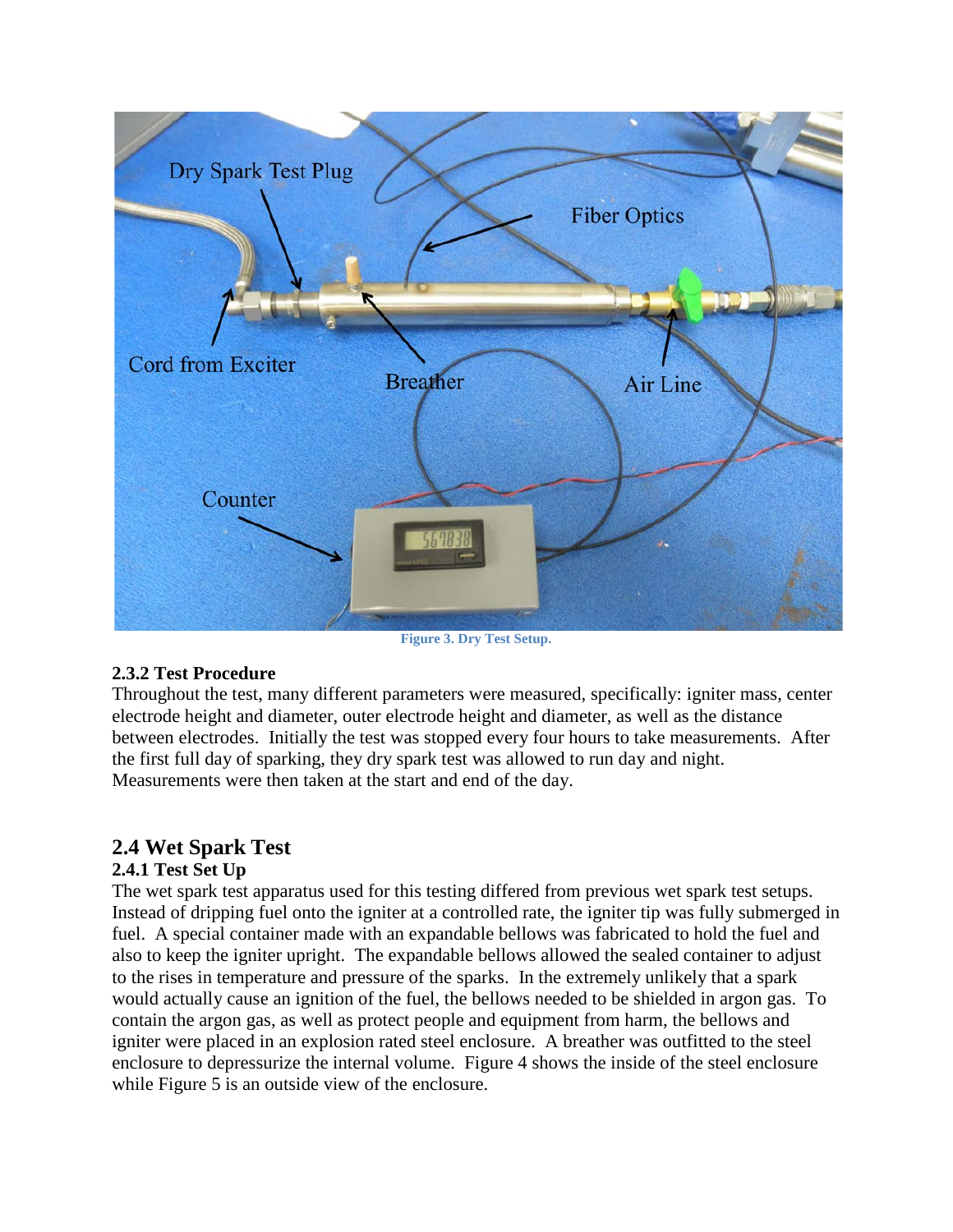

**Figure 4. Wet Spark Setup, Inside View.**

For the wet spark test, a fiber optic cable/spark counter was not used for several reasons: First, the cable should be mounted somewhat close and pointing to the center electrode as there was no good way of doing this while still being able to seal around the cable. Secondly, the cable could potentially lose its sensitivity to sense the flash of the spark as the fuel clouded up. Lastly, there was a concern that the fuel would corrode the fiber optic cable. Instead, an oscilloscope was used. The oscilloscope was displaying a voltage output from a 10:1 current transformer, Pearson Model 110 Current Monitor. A trigger was set to 80V on the upward slope of the function. Any time the voltage passed that trigger, the program recorded that event as a spark.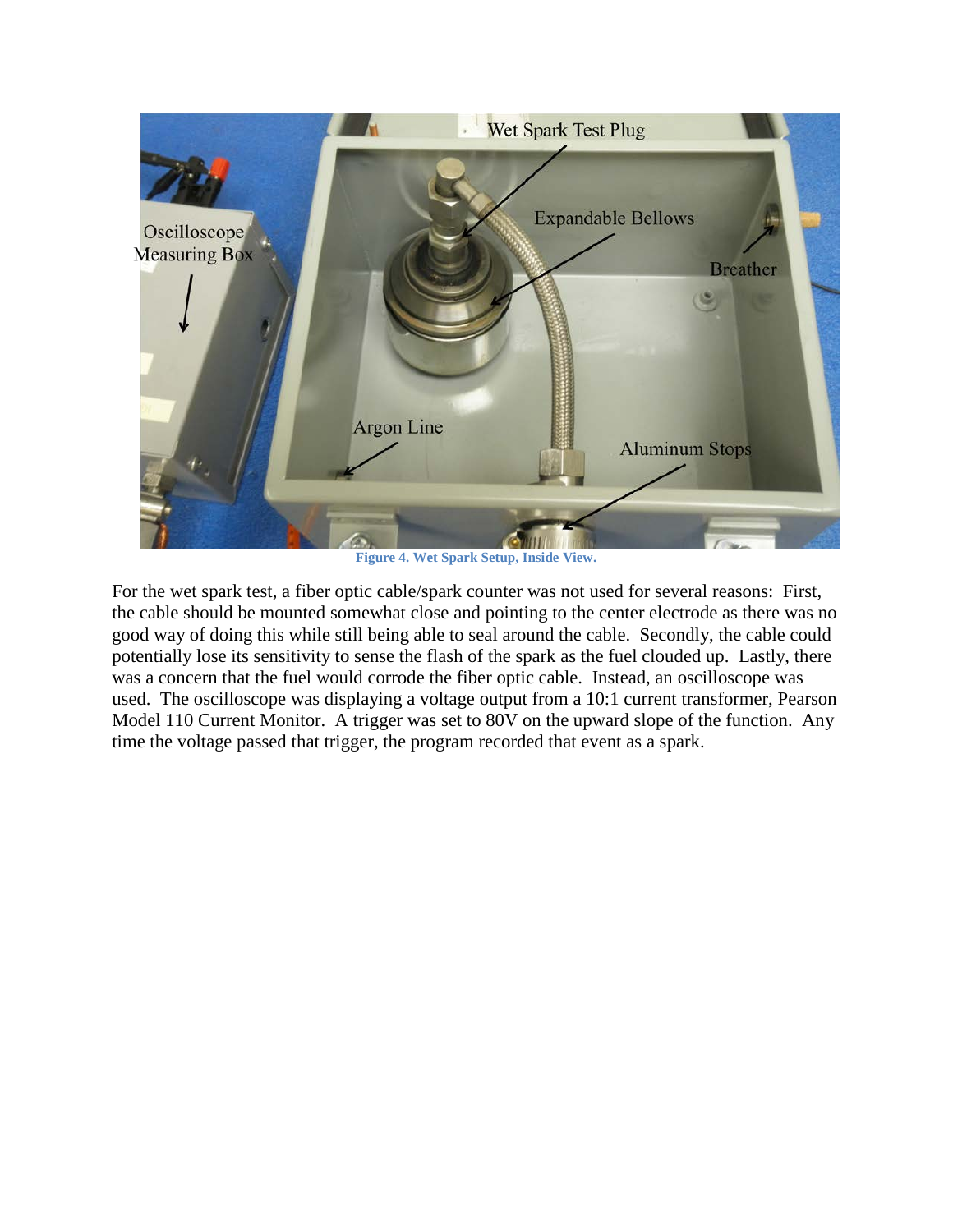

**Figure 5. Wet Spark Setup, Outside View.**

#### **2.4.2 Test Procedure**

The procedure for the wet test was similar to the dry test in that the same parameters were measured. The measurements for the wet tests had a few additional steps than the dry test. For the wet test, the tip had to be cleaned of all deposits. Every time the igniter sparked, a very small amount of fuel was burned. The burned fuel could then deposit on the igniter. The deposits had to be removed in order to obtain an accurate weight and height measurement. Also all of the excess fuel had to be removed from the igniter. One main difference was that the wet test was not allowed to run overnight, due to the possibility of fire/explosion. The test was checked on periodically during the day to ensure that sparking was still occurring. After every measurement, additional fuel was added to replace some of the fuel that was consumed.

### **2.5 Results**

#### **2.5.1 Dry Spark Test**

When the test started, the instructions stated to end the test when the igniter fails to spark. After analyzing the igniter at 567,838 sparks, it was decided to end the test. The igniter had greatly exceeded its required sparking life. Figures 6 and 7 are different views of the igniter tip at the end of the spark test. The majority of the material removed came from the outer electrode, which is compromised of Inconel 600. The center electrode had rounded edges. Instead of being a cylinder, it was more of a hemisphere on top of a cylinder.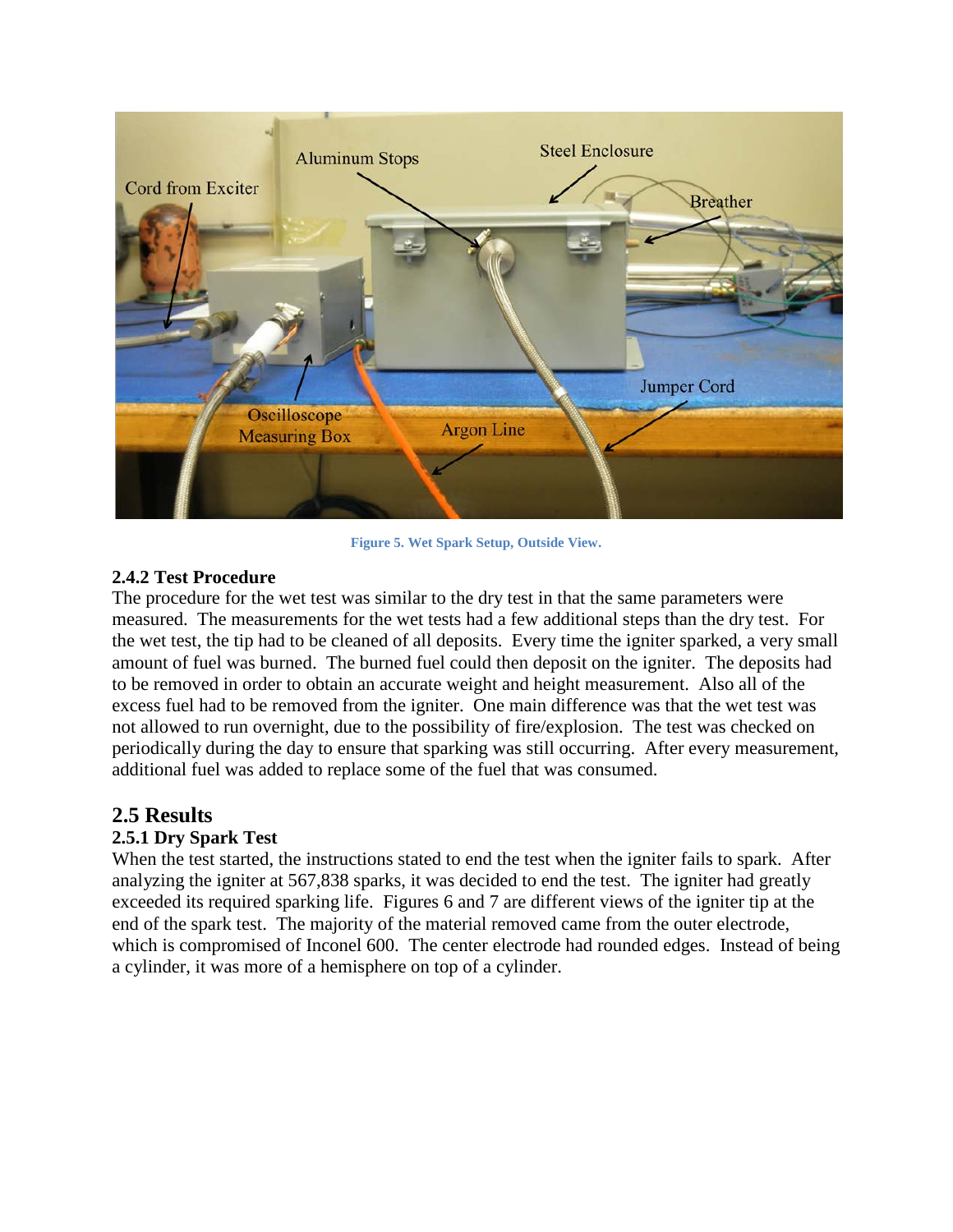

**Figure 6. Dry Spark Tip, End of Test.**



**Figure 7. Alternate View of Dry Spark Tip, End of Test.**

#### **2.5.2 Wet Spark Test**

As with the dry spark test, this test was supposed to end when the igniter failed to spark. Nobody expected the test to last longer than 100,000 sparks. Therefore, the test was ended at the end of the day, when the count was at 126,028 sparks. The erosion characteristics were much different than that of the dry spark test. The center electrode was rounded, as in the dry test, but the electrode had eroded down to the insulation. There was much less erosion on the outer electrode when compared to the dry test. There was also a large crack in the insulation. It appears that the sparks would travel through the crack to the outer electrode, as there is a noticeable amount of material missing from the outer electrode at that location. Possible reasons for the crack include but are not limited to: high temperature and pressure within the test apparatus, damage from manufacturing, cracks in the microstructure that propagated during the test, etc. The results from the wet spark test can be seen in Figures 8 and 9.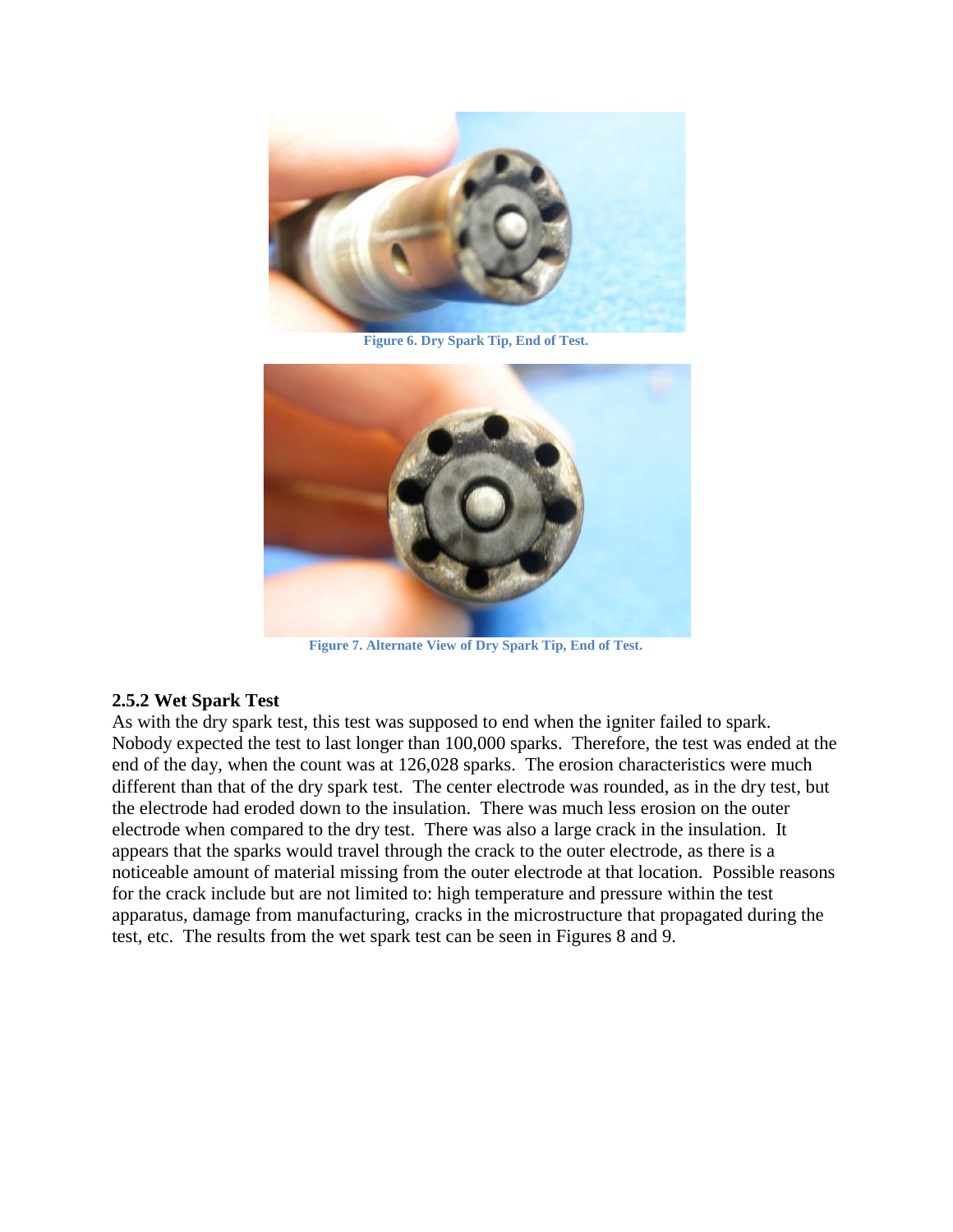

**Figure 8. Wet Spark Tip, End of Test.**



**Figure 9. Alternate View of Wet Spark Tip, End of Test.**

#### **2.5.3 Baseline Wet Test**

The wet test was supposed to be ended after the igniter failed to spark. The baseline wet test actually failed to spark twice, once at 99,250 and again at 107,948. When restarted, the igniter continued to spark. This led us to believe that there may be some fatigue in the driver. Another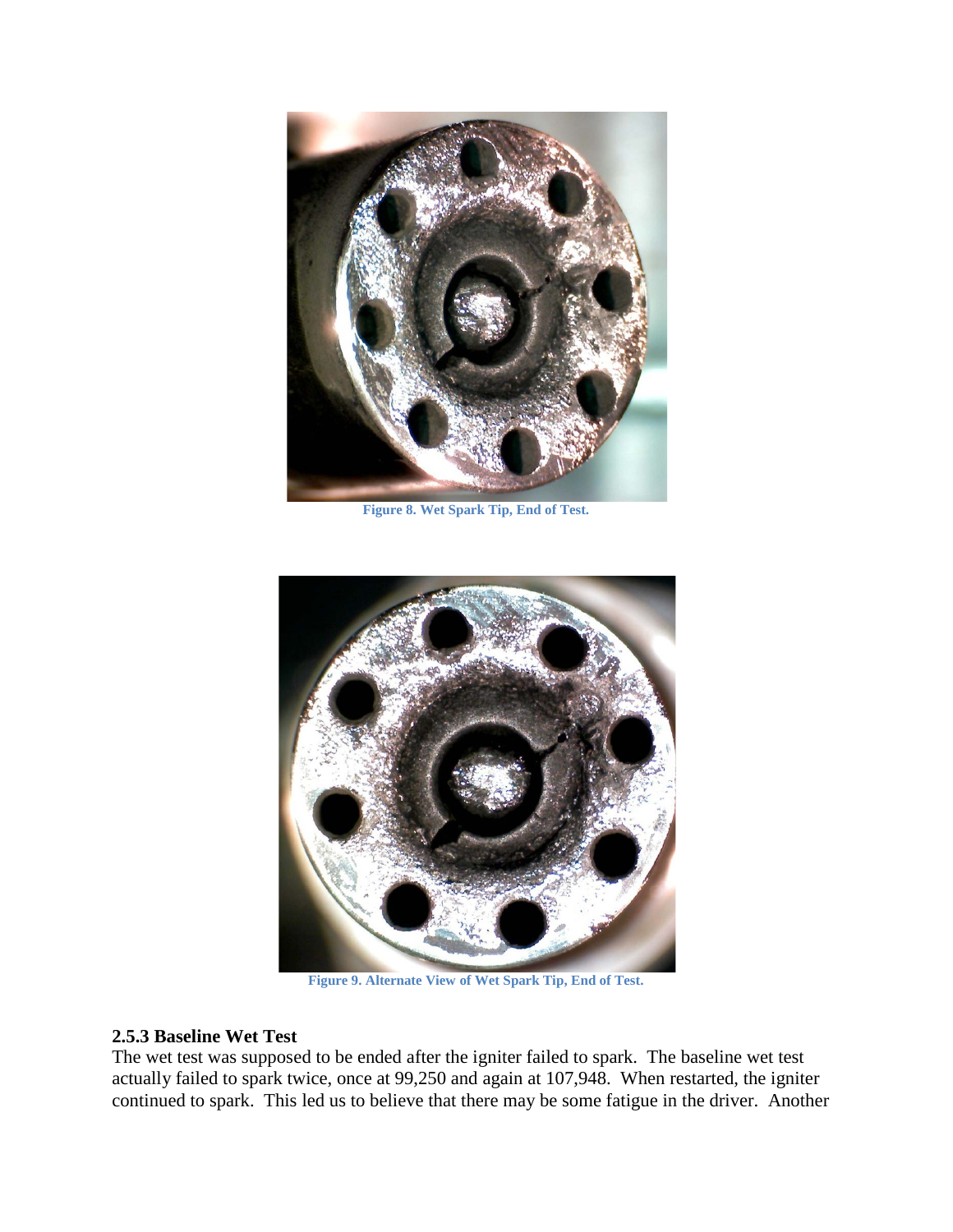indication of this was that the current was falling throughout the test. After 142,254 sparks, the test was ended. The erosion pattern was similar to the alloy wet test, with a few differences. The center electrode was not rounded at the tip like in the other tests, but was flat on top. Also, the center electrode was eroded to a point below the insulation. The erosion on the outer electrode was similar to the other wet test. Figures 10 and 11 show the igniter tip at the end of the test.



**Figure 10. Baseline Wet Spark Tip, End of Test.**



**Figure 11. Alternate View of Baseline Wet Spark Tip, End of Test.**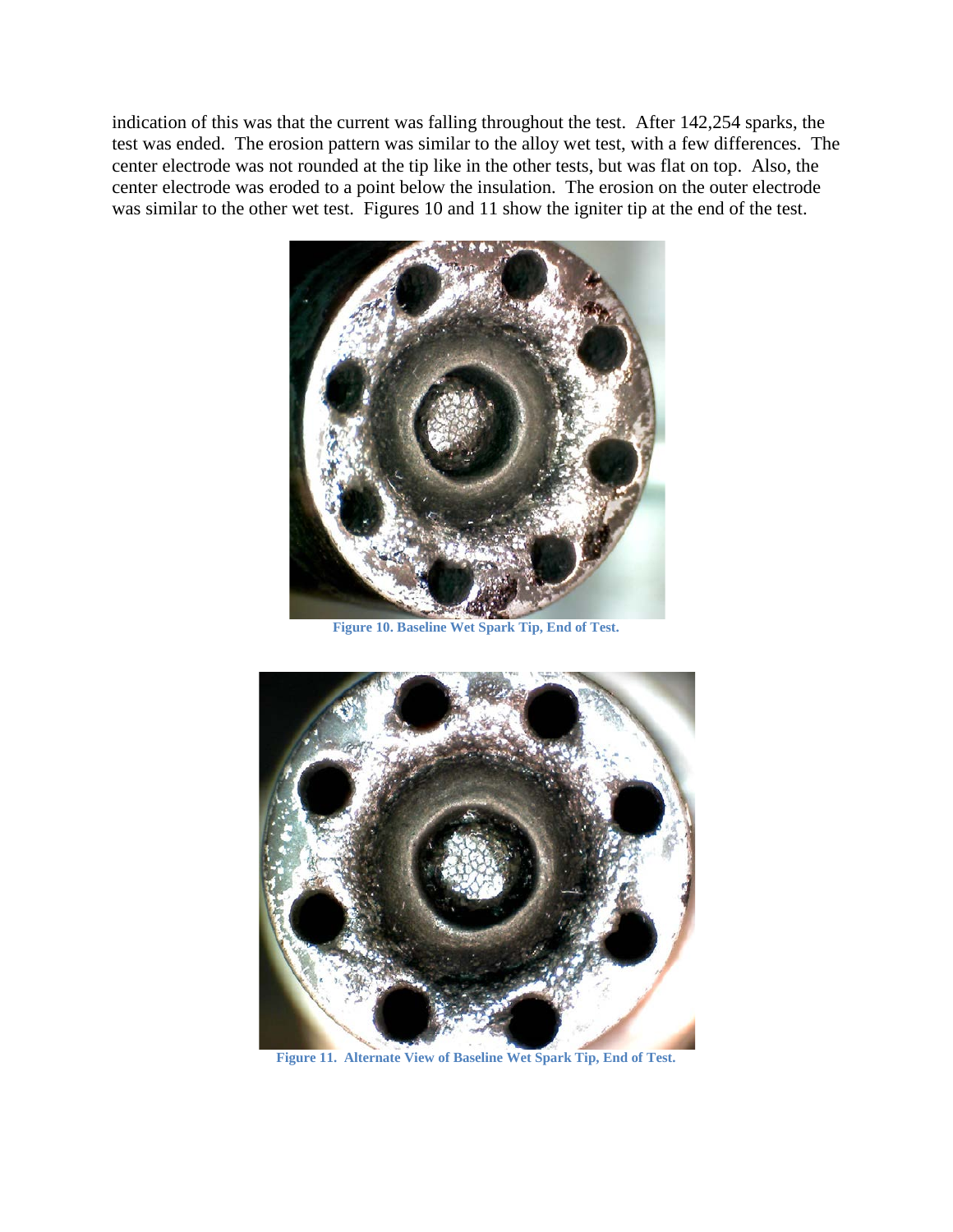The data that was collected during the tests were compiled into an Excel spreadsheet. The volume loss was calculated for each test, assuming various geometries for the material lost. Then, using the densities of the various materials, a mass loss was calculated. All data is for the center electrode only. Figure 12 shows the change in volume, in cubic centimeters, per spark. The baseline wet test is an order of magnitude greater than the alloy wet test. Figure 13 displays the change in mass, in grams, per spark. At the end of the test, the wet alloy actually loses more mass per spark than the baseline, due to the higher density of the alloy. A graph of each test and the total volume loss, in cubic centimeters, at 140,000 sparks can be seen in Figure 14.



**Figure 12. Change in Volume per Spark.**



**Figure 13. Change in Mass per Spark.**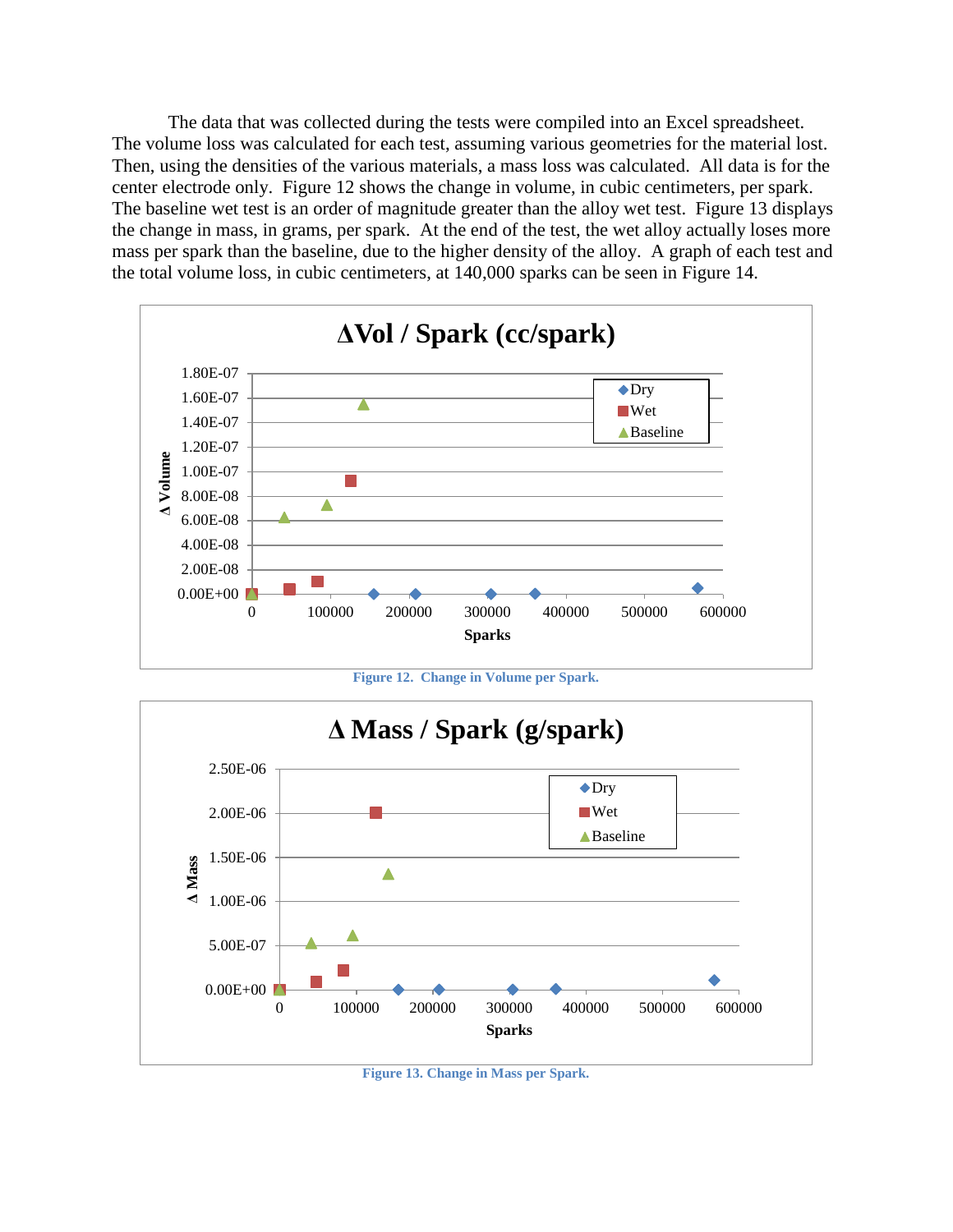

**Figure 14. Total Volume Lost at 140,000 Sparks.**

# **3. Weld Matrix Database**

Many of the parts at Woodward are welded together using an Electron Beam (EB) welder. All of these parts that are welded must past inspections based on ASME criteria, the customer's criteria, as well as Woodward's own internal criteria. Many different attempts must be made at completing a weld in order to qualify the weld. Trying to save some money, Woodward uses weld coupons. Weld coupons are blank parts that are similar to production parts, but without all of the features. This saves time, material, and money. A concern was raised as to the amount of money that was being spent on weld coupons, given Woodward's extensive knowledge of welding. The purpose of this project was to develop a database to help quote and better estimate the number of coupons required. This would save time, material, and money. It would primarily be used by manufacturing engineers, weld engineers, as well as product engineers.

The weld database was made for both EB welding and Tungsten Inert Gas (TIG) welding. It was made in Excel, one page for EB welds, and another for TIG welds. The database contained many different parameters, with filters that can help to narrow down the search. The parameters contained within the database are: part 1, material 1, part 2, material 2, top level assembly, type of weld, weld thickness, weld speed, focus, amperes, circle size, frequency, as well as the weld schedule, or program that the EB weld machine reads.

## **4. Conclusions**

A new alloy was to be used for the center electrode in a stock igniter. The hope was that this center electrode would have a longer life than the current part. In order to quantify this, a dry and wet spark test was conducted. The dry spark count exceeded 10x the life requirement at 567,838 sparks. A new test procedure had to be developed for the wet spark test, as no fully submerged wet spark test had been done before. The wet spark test was stopped after 126,028 sparks. The next step was to test the baseline production part with the fully submerged wet test. This test was ended after 142,254 sparks. After analyzing the data, it appears that the new center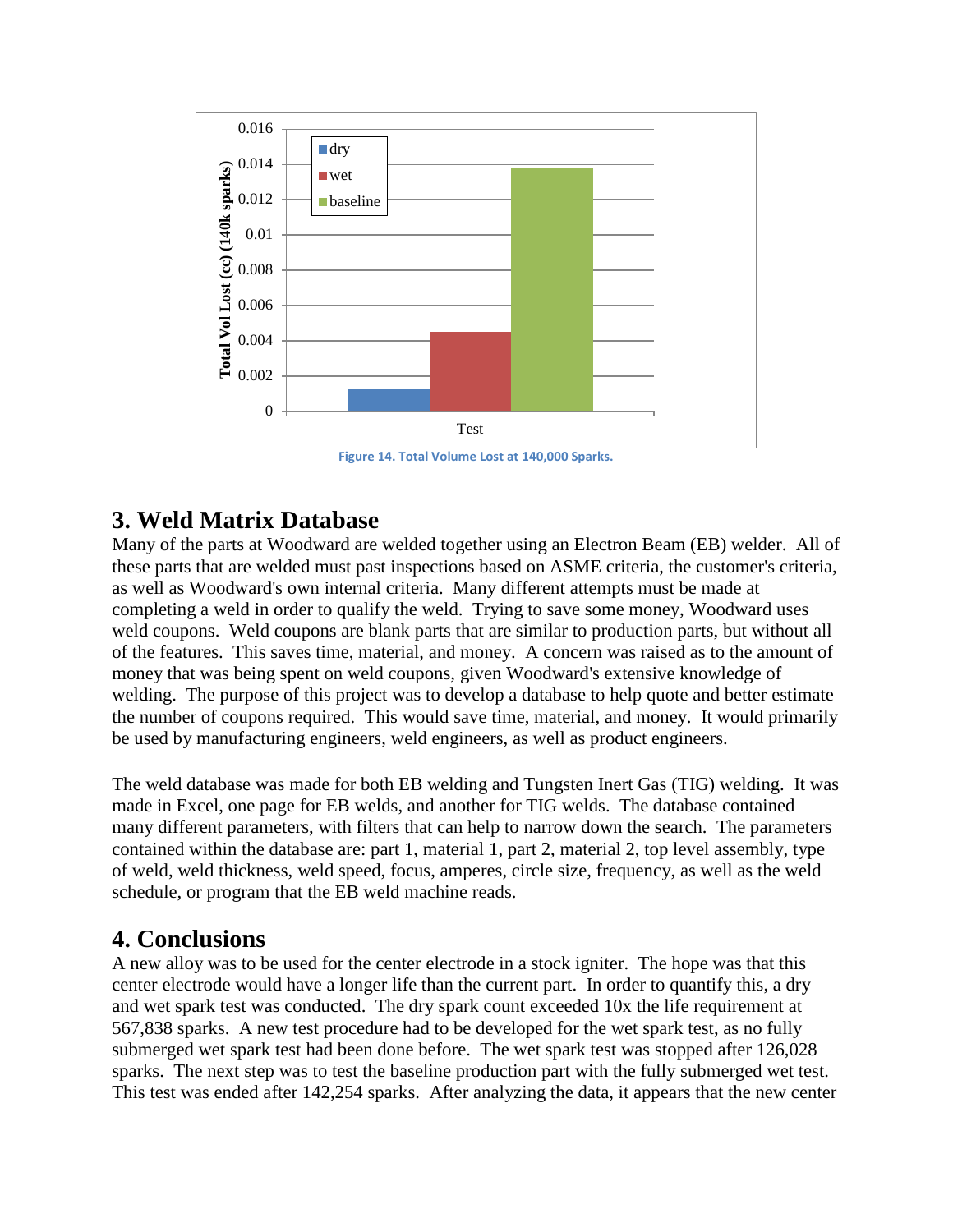electrode made of the alloy performs better than the current center electrode. The current center electrode has almost three times the volume loss as the center electrode made up of the alloy. Previously, it was thought that the wear rate was only dependant on the material of the electrodes. Now, however, it appears that the wear rate is a function of both the material and the geometry of the electrode.

The weld data base is currently being reviewed for accuracy. The database will then be made a read-only file to all but a few, and then released to the intranet for use.

# **5. Acknowledgments**

The time that I spent at Woodward was extremely beneficial. It gave me an insight as to how a company works in the gas turbine industry. I gained a better understanding of how planners, engineers, technicians, and manufacturing work to meet the needs of the customer.

I would like to thank all of the people that I worked with, they were all very professional, knowledgeable, and helpful. They made me feel like I was a Woodward employee and not just another summer intern. I would like to thank Dan Burke and Bruce Harrar for helping me with getting the projects going, fabricating parts, and making sure nothing went wrong. I would like to thank Mike Hackenberg for being my mentor and for having answers to all of my questions. I would also like to thank Ann Kreutziger for inviting me to many different meeting and getting me to learn many different Woodward products. Finally, I would like to thank UTSR and GTIF for providing me with this opportunity to work in the gas turbine industry.